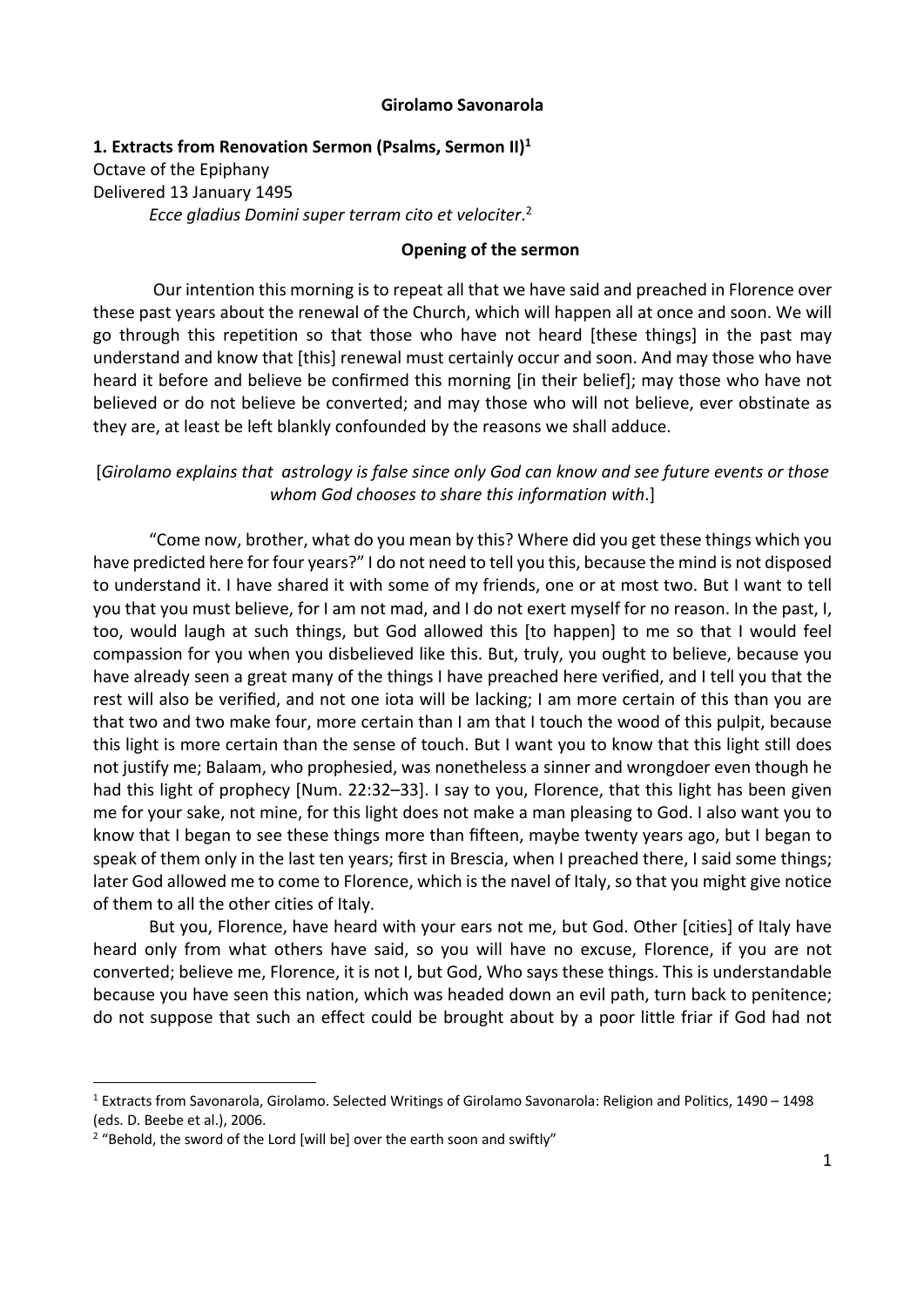worked in him. Believe, then, Florence, and be converted; do not think that your scourge has passed away, for I see the sword turning back.

# **Girolamo's 10 reasons why the renewal of the Church is coming**

Let us now begin with the reasons I have been citing for many years gone by, which demonstrate and prove the [coming] renewal of the Church. Some reasons are probable, and, so, they can be contradicted. Others are demonstrable and, so, cannot be contradicted because they are founded upon Holy Scripture. Those which I will tell you are all demonstrable, all founded on Holy Scripture. The first is *propter pollutionem praelatorum*.<sup>3</sup> When you see a good head, you say that the body is well; when the head is bad, woe to the body. So, when God allows ambition, lechery, and other vices to be [found] in the head of government, believe that God's scourge is near. I [will] prove it to you: go, read IV Kings about Sedecias' end, where it says: *Dominus irascebatur contra Jerusalem*<sup>4</sup> [IV Reg. 24:20]. *Item*, in I Kings, where it says that God allowed David [sic; Saul?] to sin in order to punish the people. One reads the same about Manasses [IV Reg. 24:3]. So, when you see God permitting the heads of the Church to overflow with wickedness and simony, say that the scourge of the people draws near. I do not say that it *is* [now] in the heads of the Church; I say *when* you see it.

The second is *propter absumptionem*<sup>5</sup> of the good and the just. Whenever God takes away the holy and the good, say that the scourge is near. This can be proved: when God wanted to send the Flood, He removed Noe and his family [Gen. 6]. *Item*, He rescued Lot from Sodom when He wanted to burn it [Gen. 19]. Consider how many men can be found nowadays whom you can call just and good, and so, say that the scourge is near and that the wrath and the sword of God has moved.

The third is *propter exclusionem iustorum*. <sup>6</sup> When you see that a lord or leader of government does not want the good and the just near him, but banishes them because he does not want the truth to be told, say that God's scourge is near.

The fourth is *propter desiderium iustorum.7* When you see that all men of good life desire and call for the scourge, believe that it has to come soon. Look today and see if everyone cries out for the scourge; believe me, Florence, your punishment would already have come if it were not for the prayers and devotions of the good; believe me that today you would be a wasteland.

The fifth is *propter obstinationem peccatorum*.<sup>8</sup> When sinners are obstinate and do not want to be converted to God and neither value nor appreciate those who call them to the good way, but always go from bad to worse and are obstinate in their vices, say that God is angry. This reason and the two preceding can be proved by what God did to Jerusalem, when He sent so many prophets and holy men to try to convert that people, but they remained obstinate and hunted down the prophets and stoned them, while all the good seemed to be crying out for the scourge. Likewise, many miracles were sent to Pharaoh, but He remained obstinate [Ex. 7–10]. And so, Florence, expect the scourge, since you know how long you have been told to be converted, and

<sup>&</sup>lt;sup>3</sup> "On account of the uncleanness of prelates."

<sup>4</sup> "The Lord was enraged against Jerusalem."

<sup>5</sup> "On account of the removal."

<sup>&</sup>lt;sup>6</sup> "On account of the exclusion of the just."

<sup>&</sup>lt;sup>7</sup> "On account of the desire of the just."

<sup>&</sup>lt;sup>8</sup> "On account of the obstinacy of sinners."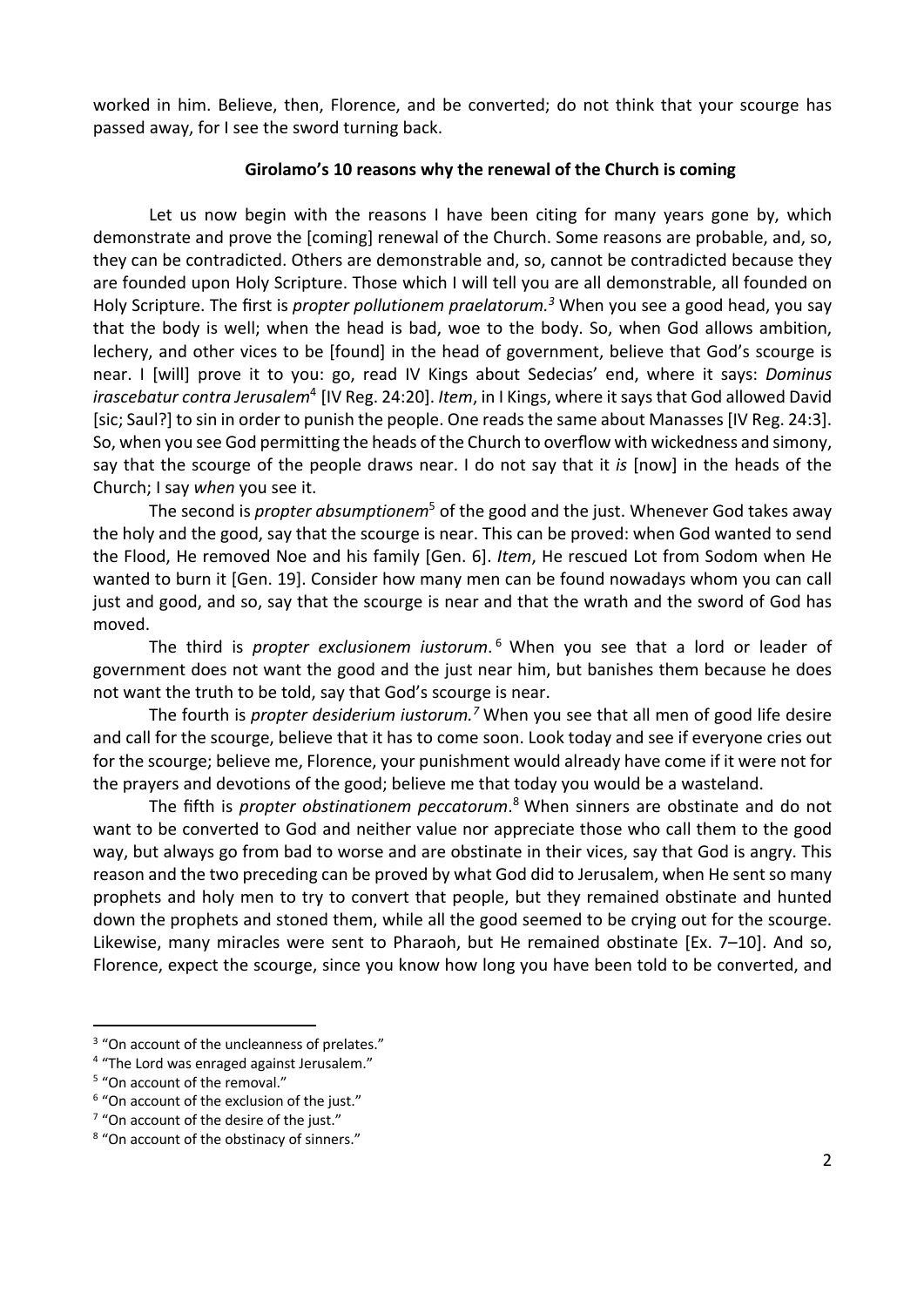yet you have remained obstinate. And you, Rome, Rome! You, too, have been told, and yet you remain in your obstinacy, and so expect the wrath of God.

The sixth is *propter multitudinem peccatorum*. <sup>9</sup> Because of David's pride the plague was sent [II Reg. 24]. Consider whether Rome is full of pride, lust, avarice, and simony! Consider whether her sins are continually multiplied, and say, therefore, that the scourge is near, and the renewal of the Church is near.

The seventh is *propter exclusionem virtutum primarum, scilicet charitatis et fidei*. <sup>10</sup> In the time of the early Church, no one lived without complete faith and complete charity. Consider how much of these are in the world today. You, Florence, want to look after your ambition instead, and everyone promotes himself. Believe that you have no remedy but penance, for the scourge of God is near.

The eighth is *propter negationem credendorum*. <sup>11</sup> Consider that today it seems that no one believes and has faith any more, and everyone, in effect, says, "So what?" When you see this, say that the scourge is near.

The ninth is *propter perditum cultum divinum*. <sup>12</sup> Go, see what is done in God's churches and with what devotion people attend. Today divine worship has run to ruin! You will say, "Oh, there are so many religious and so many priests, more than there have ever been before! Would that we had fewer!" O clergy, clergy, *propter te orta est haec tempestas!13* [approximates Ion. 1:12] You are the cause of all this wickedness! And yet, everyone thinks himself blessed if he has a priest in the house. But I tell you that the time will come, and soon, when they will say, "Blessed is that house without a tonsure in it!"

The tenth is *propter universalem opinionem*. <sup>14</sup> See, everyone seems to be preaching and waiting for the scourge and tribulations, and everyone seems to feel it would be just that punishment for such great iniquity should come. The abbot Joachim [da Fiore]<sup>15</sup> and many others preach and announce that this scourge has to come at this time. These are the reasons why I have preached to you about the renewal of the Church. Now let us talk about symbols which demonstrate it.

### **Savonarola speaks of his prophetic visions**

I saw, through the power of the imagination, a black cross above Babylonian Rome, on which was written: *Ira Domini*,<sup>16</sup> and upon it there rained swords, knives, lances, and every [other sort of] weapon, a storm of hail and stones, and long, awesome streaks of lightning in dark and murky skies. And I saw another cross, of gold, which stretched from heaven to earth above Jerusalem, on which was written: *Misericordia Dei17,* and here the skies were calm, limpid, and clear as could be; wherefore, on account of this vision, I tell you that the Church

<sup>&</sup>lt;sup>9</sup> "On account of a multitude of sinners"

<sup>&</sup>lt;sup>10</sup> "On account of disregard for the primary virtues, that is, charity and faith."

 $11$  "On account of the denial of belief."

 $12$  "On account of the decay of divine worship."

<sup>&</sup>lt;sup>13</sup> "Because of you this storm has arisen!"

<sup>&</sup>lt;sup>14</sup> "On account of universal opinion."

<sup>&</sup>lt;sup>15</sup> Cistercian mystic, whose prophecies were condemned in 1256 by Pope Alexander IV, largely because of their appropriation by the radical Franciscan Spirituals.

<sup>&</sup>lt;sup>16</sup> "The wrath of the Lord."

<sup>&</sup>lt;sup>17</sup> "The mercy of God."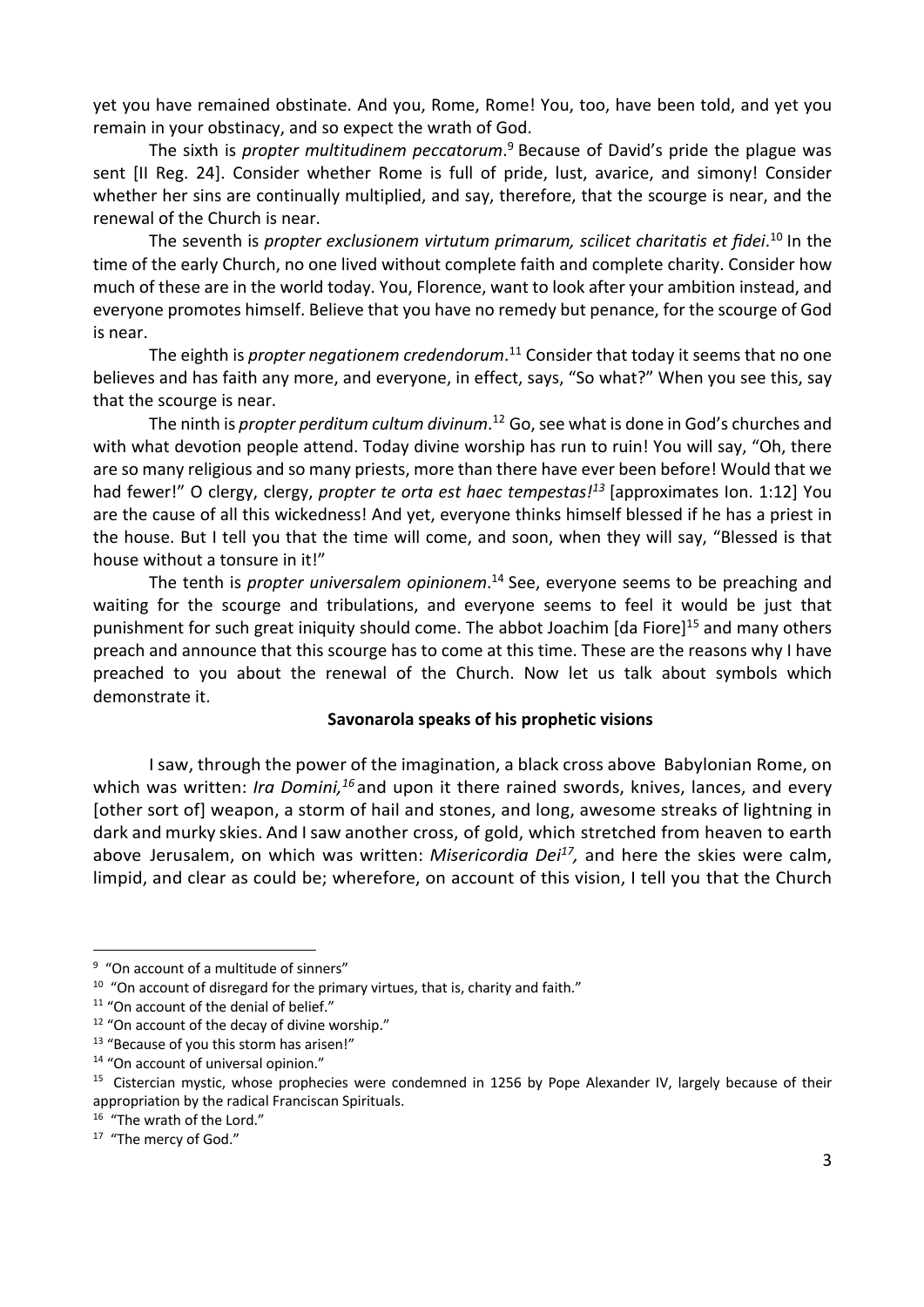of God must be renewed, and soon, for God is angry, and afterward the infidels have to be converted, and this will be soon.<sup>18</sup>

I will explicate it for you. The sword which quivered—I must say this to you, Florence is that of the king of France, which is appearing all over Italy. The angels with the red cross, the white stoles, and the chalice are the preachers who announce this scourge to you; they give you the red cross to kiss—that is, martyrdom—so that you might bear up under this scourge which has to come during the renewal of the Church. The stole signifies the purification of her [the Church's] conscience, cleansing her of every vice, sothat she may be white with purity. The chalice, full to the top with good wine, signifies the passion of which everyone ought to drink; those who have taken the stoles and cleansed their consciences will drink the sweet wine, that is, they will feel only a little of this scourge, which is signified by the sweet wine at the top of the chalice, that is, they will be the first to be scourged, but it will be sweet because they will bear it patiently, and if they die, they will go to eternal life. Those others drink the very bitter dregs under duress because it will seem bitter to them, as it surely is. This sword has not yet turned its point downward, even though it has appeared throughout all Italy, because God still awaits your repentance. Be converted, Florence, for there is no other remedy for us but penitence. Clothe yourselves with the white stole while you have time; do not wait any longer, for later there will be no room for penitence.

#### **Closing of the sermon**

I am not saying by this, nor have I ever told you, that God speaks to me; I say neither yes nor no; you are so far from the faith that you do not believe; you would sooner believe in some devil who spoke with men and foretold future things. You are devoid of sense and outside [the bounds] of the faith. Tell me, if you believe that Christ became incarnate through the Virgin and that He was crucified, which is more difficult to believe than [what I say], you should also believe this, which is easier, that is, that Christ speaks to men. Moreover, if you are a Christian, you must believe that the Church has to be renewed. Daniel says that the Antichrist has to come and has to persecute the Christians in Jerusalem; it follows that there must be Christians there; therefore, those who are there must be baptized. But to effect this, there is a need for other men than those the Church has today. Therefore, the Church has to be renewed so that men may become good and go there to convert the infidels to Christianity. Go and read the Fathers on that passage in the Gospel of Matthew where He [Christ] says: "*Evangelium hoc praedicabitur in toto mundo et tunc erit consummatio*" [Matt. 24:14]. Believe me, Florence! You simply must believe me because, from all that I have told you, you have not seen a single iota lacking up to now, and in the future as well, you will see nothing fail.

I predicted, quite a few years ago, the death of Lorenzo de' Medici and the death of Pope Innocent. *Item*, [I predicted] the turn of events here now in Florence concerning this recent change of government. *Item*, I said that on the day when the king of France should arrive in Pisa, there would be a renovation in the government here. I did not say these things up here publicly, but I said them to some who are here at this sermon—I have witnesses here in Florence.

I know that this morning I am crazy et *quod omnia haec insipientia dico* [II Cor. 11:21], but I want you to know that this light does not make me just; rather, if I am humble and have charity, I will be made just. And this light has not been given to me for my own sake, nor on account of my

<sup>&</sup>lt;sup>18</sup> This vision (datable to Good Friday 1492) and the following are all repeated in slightly altered form and in a different order in Savonarola's *Compendium of Revelations.*